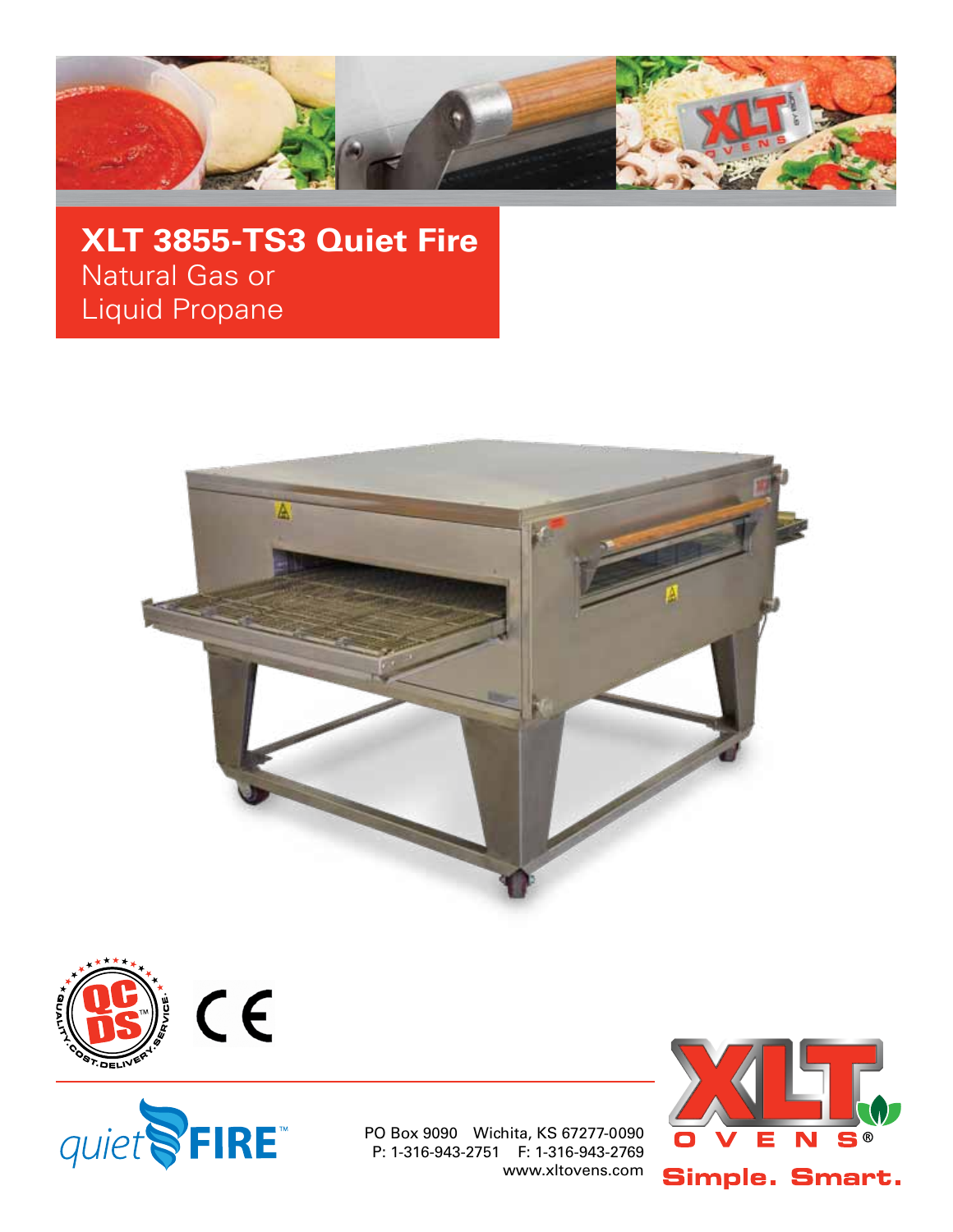## Easy, Efficient, and Even Cooking

## **XLT 3855-TS3 Quiet Fire** Gas Conveyor Oven

**Are you looking for an affordable solution for your cooking needs?**

**XLT AVI Hood** Available in all oven sizes



In our continuing pursuit of excellence in XLT ovens, we now produce our own, Quiet Fire™ burner. It utilizes state-of-the-art design and components to provide the ultimate in combustion, with a perfect balance between gas and combustion air. The resulting flame is pure and efficient, with lower CO2 emissions and up to 35% in fuel savings. And with our Simple Smart design, the unit needs no forced air fan, thus providing much quieter operation, while heat transfer and bake speed are improved.

### **FEATURES**

- The XLT-3855-TS3 Quiet Fire is available in three configurations, the single, the double, and the triple stack models.
- The optional front sandwich door is provided to load or unload product for different cook times.
- Both exterior AND INTERIOR exposed surfaces are made of easy cleaning stainless steel.
- XLT<sup>™</sup> ovens are manufactured with pride in the USA under stringent quality standards.
- Replacement parts are readily available through the **XLT** Fast Parts Program at a fraction of the cost of our competitors.
- The large removable front panel allows for easy access to oven interior, making cleaning much easier than our competitors' ovens of the same size.
- All XLT<sup>™</sup> ovens are 100% factory tested with a minimum 4-hour burn-in time.
- The conveyors can be set up to move either right-to-left or left-to-right.
- Industry leading limited 5-year warranty.

XLT<sup>™</sup> ovens are an improved combustion flue-less design and are more efficient than comparable ovens. All ducts, crumb trays, and the conveyor are readily removable for easy cleaning. An overhead ventilation hood is required. All **XLT** ovens are available with custom fitted AVI hood systems for the most efficient and comfortable ventilation package in the industry. 120 Volt electrical power does not require an expensive electrician to install, simply plug into an available outlet. The gas connections require a licensed plumber. All fuses are EXTERNALLY panel-mounted allowing easy troubleshooting.



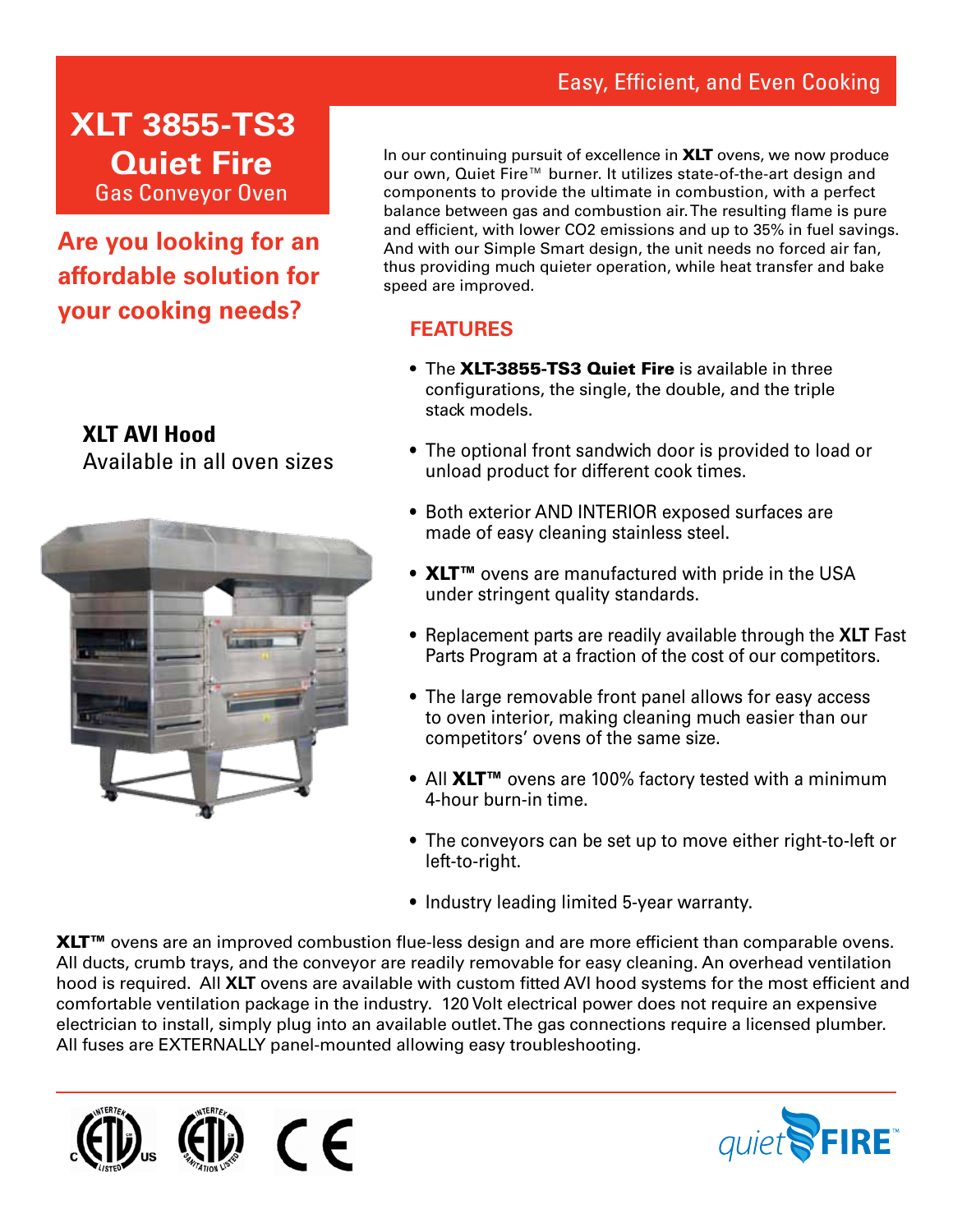## **LAYOUT AND DIMENSIONS**



PO Box 9090 Wichita, KS 67277-0090

P: 1-316-943-2751 F: 1-316-943-2769